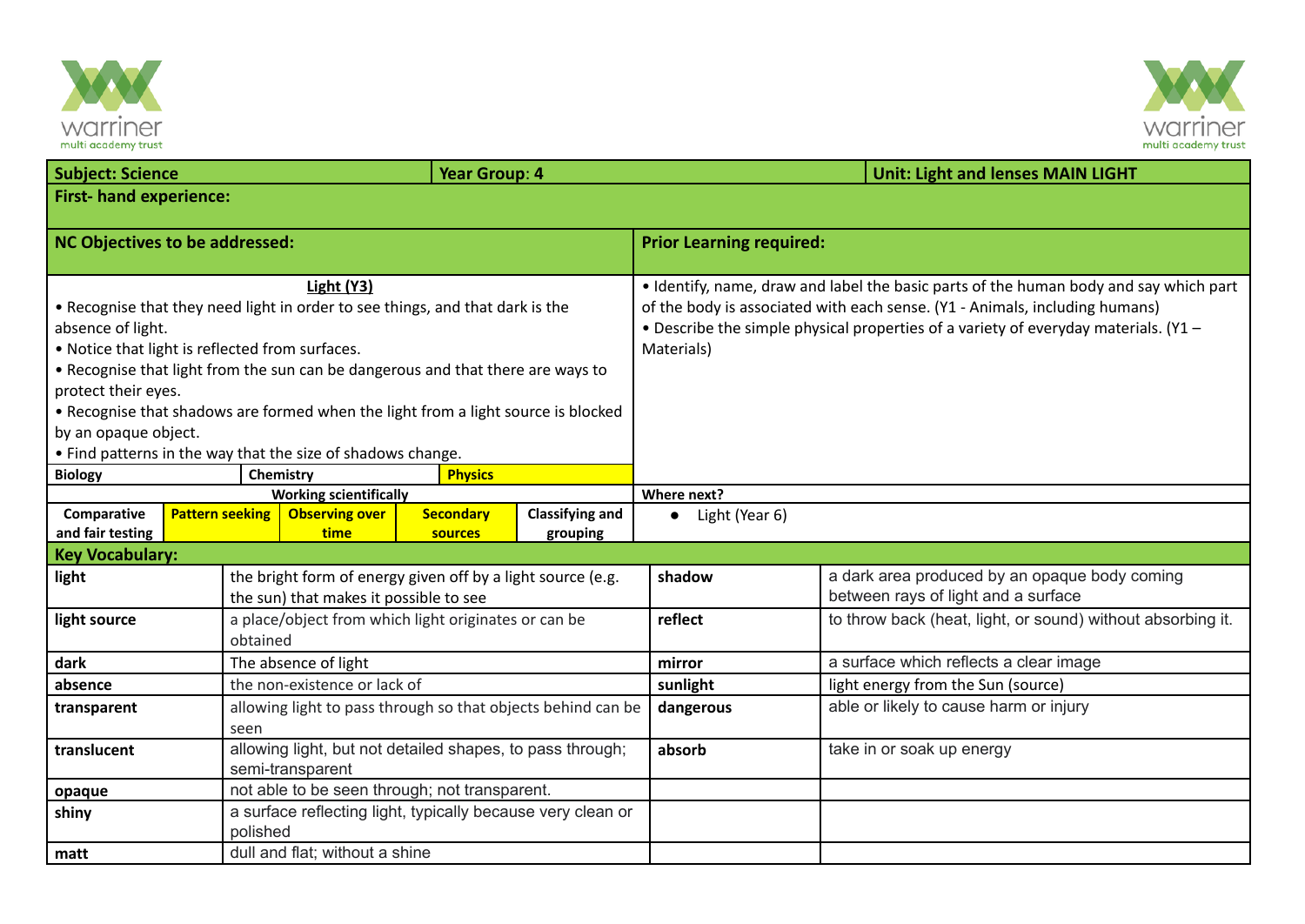| ' something<br>uppermos:<br>laver<br>surtace<br>$\cdot$ |
|---------------------------------------------------------|
|---------------------------------------------------------|

| <b>Sequence of learning:</b>                                                                                                                                                                                                                                                                                                                                                                                                                                                                      |  |  |  |  |  |  |
|---------------------------------------------------------------------------------------------------------------------------------------------------------------------------------------------------------------------------------------------------------------------------------------------------------------------------------------------------------------------------------------------------------------------------------------------------------------------------------------------------|--|--|--|--|--|--|
| Lesson 1                                                                                                                                                                                                                                                                                                                                                                                                                                                                                          |  |  |  |  |  |  |
| Some objects are sources of light (candles the sun) and some objects are not sources of light (the moon, a table)<br>Sunlight can damage your eyes. Protect them by wearing sunglasses or a hat. NEVER look directly at the<br>Sources of light make their own light<br>Light - the bright form of energy given off by a light source (e.g. the sun) that makes it possible to see<br>Dark - The absence of light<br>Light source - a place/object from which light originates or can be obtained |  |  |  |  |  |  |
| When torches are used, the energy produced comes from the electric flow created from the battery in the torch (Y4 elec introduction)<br>Sunlight can damage your eyes. Protect them by wearing sunglasses or a hat. NEVER look directly at the sun                                                                                                                                                                                                                                                |  |  |  |  |  |  |
| Lesson 2<br>Investigate torches<br>That torches are made up of complete circuits, involving a battery, a bulb, and a switch.                                                                                                                                                                                                                                                                                                                                                                      |  |  |  |  |  |  |
| Lesson 3<br>reflection - to throw back energy (heat, light, or sound) without absorbing it.<br>Reflective surfaces can be very useful<br>Mirrors in cars help drivers to see what is behind them<br>Reflective strips on clothes and bikes make cyclists easier to see at night                                                                                                                                                                                                                   |  |  |  |  |  |  |
| Lesson 4<br><b>absorb</b> - take in or soak up (energy)<br>Children understand that some objects are shiny because they reflect light                                                                                                                                                                                                                                                                                                                                                             |  |  |  |  |  |  |
| Lessons 5 and 6<br>When the light from a light source is blocked by an opaque (not see-through) object a shadow is formed<br>You can change the shape of a shadow by moving the light source or the object further away from, or closer to, each other<br>Transparent objects let all light through so no shadow is formed<br>Opaque objects let no light through so a shadow is formed<br>Translucent objects lets some light through slight shadow is formed                                    |  |  |  |  |  |  |

**Lesson 7**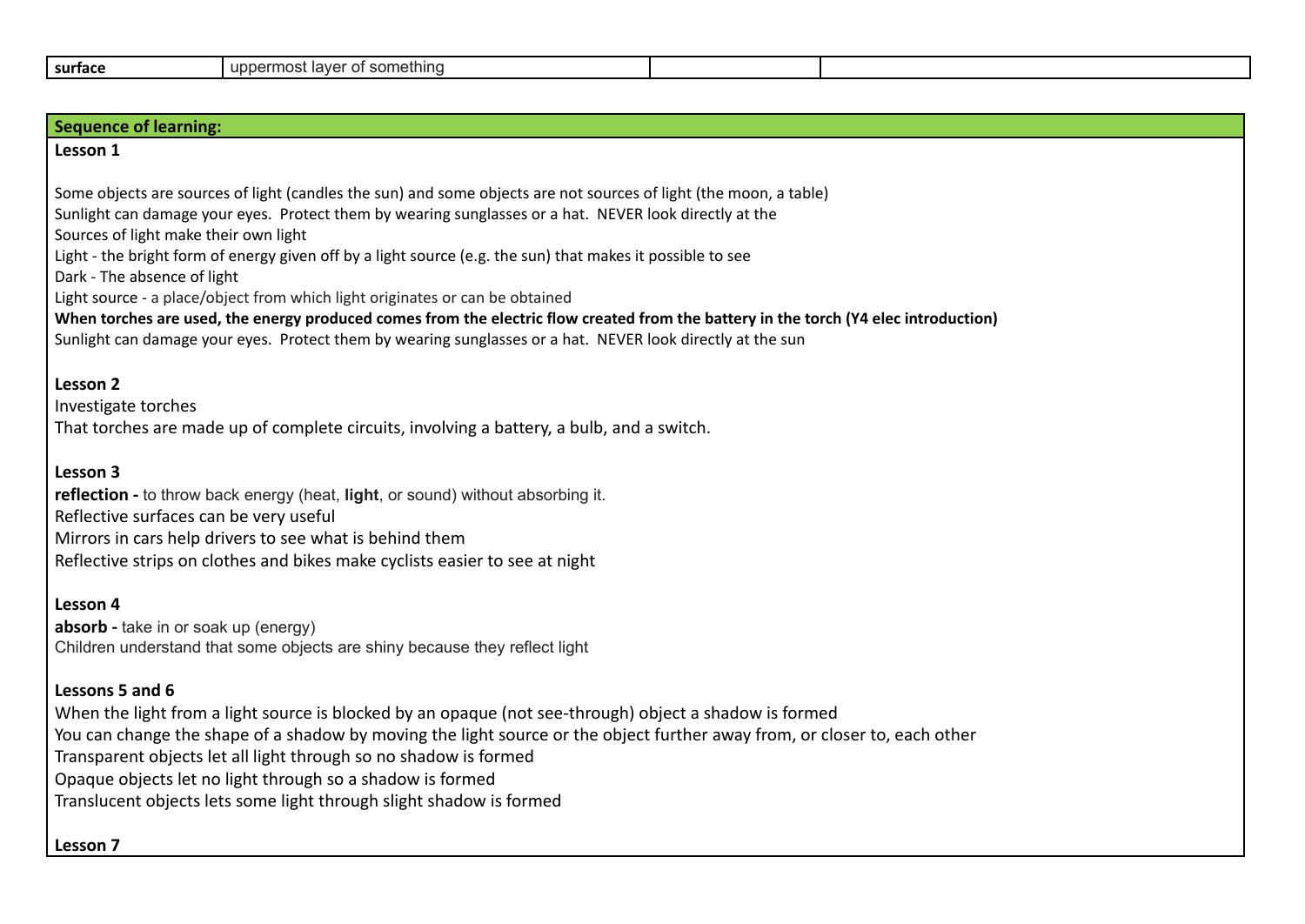John Michell first observed black holes 200 years before Einstein Einstein predicted that Black holes would exist Stephen Hawkins discovered that black holes produce "Hawking Radiation" Katie Bouman created an algorithm to create an image of a black hole

## **Resources and teacher subject knowledge:**

We see objects because our eyes can sense light. Dark is the absence of light. We cannot see anything in complete darkness. Some objects, for example, the sun, light bulbs and candles are sources of light. Objects are easier to see if there is more light. Some surfaces reflect light. Objects are easier to see when there is less light if they are reflective.

The light from the sun can damage our eyes and therefore we should not look directly at the sun and can protect our eyes by wearing sunglasses or sunhats in bright light. Shadows are formed on a surface when an opaque or translucent object is between a light source and the surface and blocks some of the light. The size of the shadow depends on the position of the source, object and surface.

How does a camera work? <https://www.creativelive.com/photography-guides/how-does-a-camera-work>

#### **Possible misconceptions:**

- we can still see even where there is an absence of any light
- our eyes 'get used to' the dark
- the moon and reflective surfaces are light sources
- a transparent object is a light source
- shadows contain details of the object, such as facial features on their own shadow
- shadows result from objects giving off darkness.

#### **Possible lesson ideas:**

#### **Lesson 1 - Understand the concepts light and dark**

- Ask children to come up with definitions of 'light' and 'dark' before discussing actual definitions.
- Light the bright form of energy given off by a light source (e.g. the sun) that makes it possible to see
- **● Dark - The absence of light**
- **● Light source - a place/object from which light originates or can be obtained**
- Explain that light travels from a light source, reflects off objects into out eyes, enabling us to see things.
- In the absence of light (dark) we cannot see things.
- In less light, there is less reflecting of light happening, and therefore it is harder to see things.
- Dark box activity. Prepare a (or a number of dark boxes) instructions below and carry out investigation

How to make a dark box: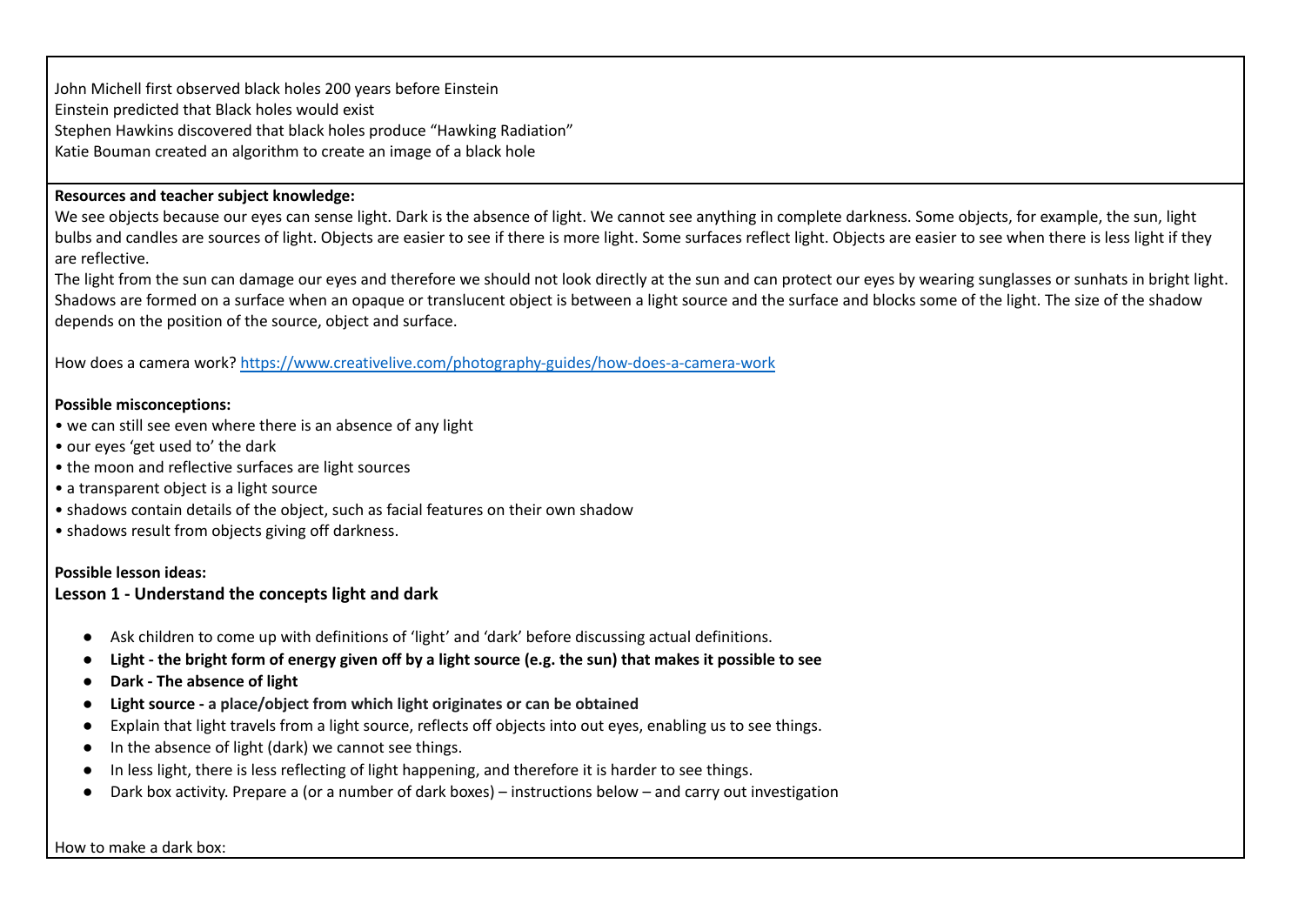Using a shoebox (or similar box with a detachable lid) paint the inside of the box black. In one side of the box make two small peepholes (eye distance apart) and in the middle of the box lid cut a hole roughly 2cm x 5cm. Have another piece of card big enough to fit over the hole cut in the lid.

## Using the dark box:

Children put objects in the dark box and look through the peepholes. They can move the piece of card covering the hole in the lid and discover what they can see when there is no light, some light etc. Torches can be shone through the hole to increase the light even more. For the more able children they can look at different coloured objects to see which are the easiest to see in low light.

Children are to record (draw and write) what they can see in the box when the hole is covered, and when the hole is uncovered, with torchlight also added. Underneath they are to explain why this is happened, using the key words discuss earlier (light, reflect, dark, absence, eye etc.)

# **Lesson 2 - Understand how light reflects**

- **●** Recap yesterday's learning about the concepts of light and dark.
- **●** Discuss the term **reflection -** to throw back energy (heat, **light**, or sound) without absorbing it.
- **●** Ask children where they may have seen their own 'reflection' (water, mirror, cars etc.) and discuss what these surfaces have in common.
- **●** Explain the reflection is caused by light travelling from the source, bouncing off the object (you in the case of a mirror), travels to the mirror, which then reflects the image back into your eye.
- **● Explain that light itself can be reflected off a mirror, and redirected (much like sound T1 L5 cones)**
- **●** Task is for class/groups to guide a light through a maze (could be tables, could be blocks on the floor, Lego etc.) to reach a target (lego man, paper etc) on the other end of the maze.



For example

Allow children to explore and have a play around, without much instruction, to allow them to learn independently.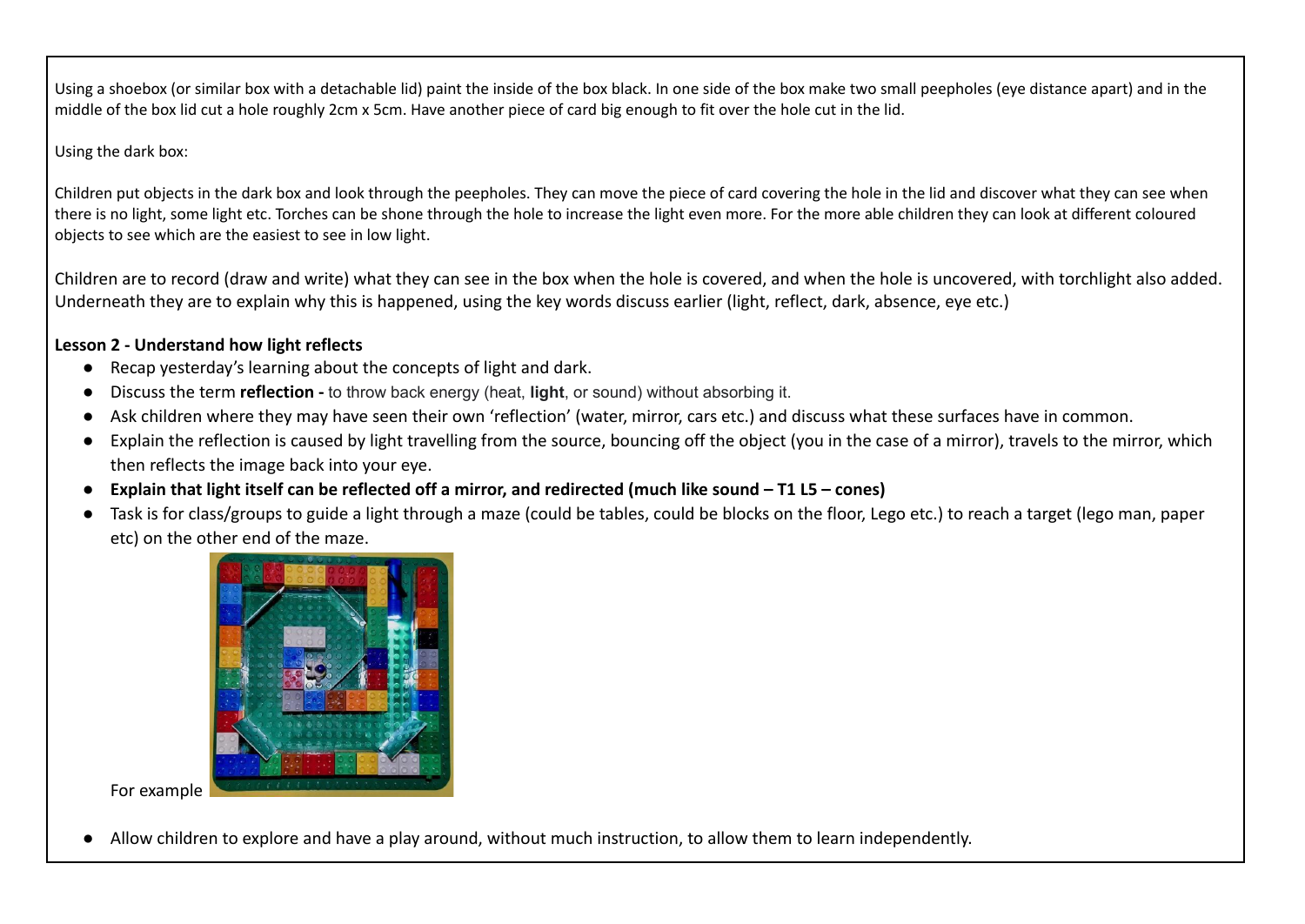**N/B rooms need to be as dark as possible; remind children to not shine or redirect light into other children's eyes (or their own).**

**Lesson 3 - Find patterns between surfaces that reflect and absorb light.**

- Recap learning and knowledge from yesterday's lesson about reflection.
- Introduce term **absorb** take in or soak up (energy
- Where might the children have seen this word before? Sponge? Rocks topic Y3?
- Investigation into which materials from a selection are able to reflect light, and which aren't.
- Have a selection of materials e.g. paper of different colours, tin foil, cling film, wax wraps, plates, slate, plates, table, cardboard etc, to test, and ask children to think about whether each will reflect light, or not before thinking of reasons **why**.
- Record hypothesis (refer back to the introduction to the word in Y3) in table, and write the reason why they have predicted that.
- Test materials by shining torch on the material. If it reflects, the light will bounce back onto another surface, e.g. a wall. If it absorbs, then it will not.
- Allow the children to make observation of reflections.

| Material | Hypothesis – will it<br>reflect or absorb light? | Reasoning for hypothesis | Did it<br>reflect<br>light? | Was my<br>hypothesis<br>correct? | Observations |
|----------|--------------------------------------------------|--------------------------|-----------------------------|----------------------------------|--------------|
|          |                                                  |                          |                             |                                  |              |
|          |                                                  |                          |                             |                                  |              |
|          |                                                  |                          |                             |                                  |              |

## **Lesson 4 - Understand how shadows are created**

Children need to know that shadows are created when an **opaque** (refer to vocab above) object blocks the **light** from a **light source**, creating an absence of light (darkness) behind it.

They need to understand that **transparent** (allowing light to pass through so that objects behind can be seen ) objects let light through, so there is no shadow. They need to understand the **translucent** (allowing light, but not detailed shapes, to pass through; semi-transparent) objects let some light through, but block some, so a fainter shadow is created.

They should be allowed to investigate to learn this knowledge (e.g. the picture below), discuss observations, and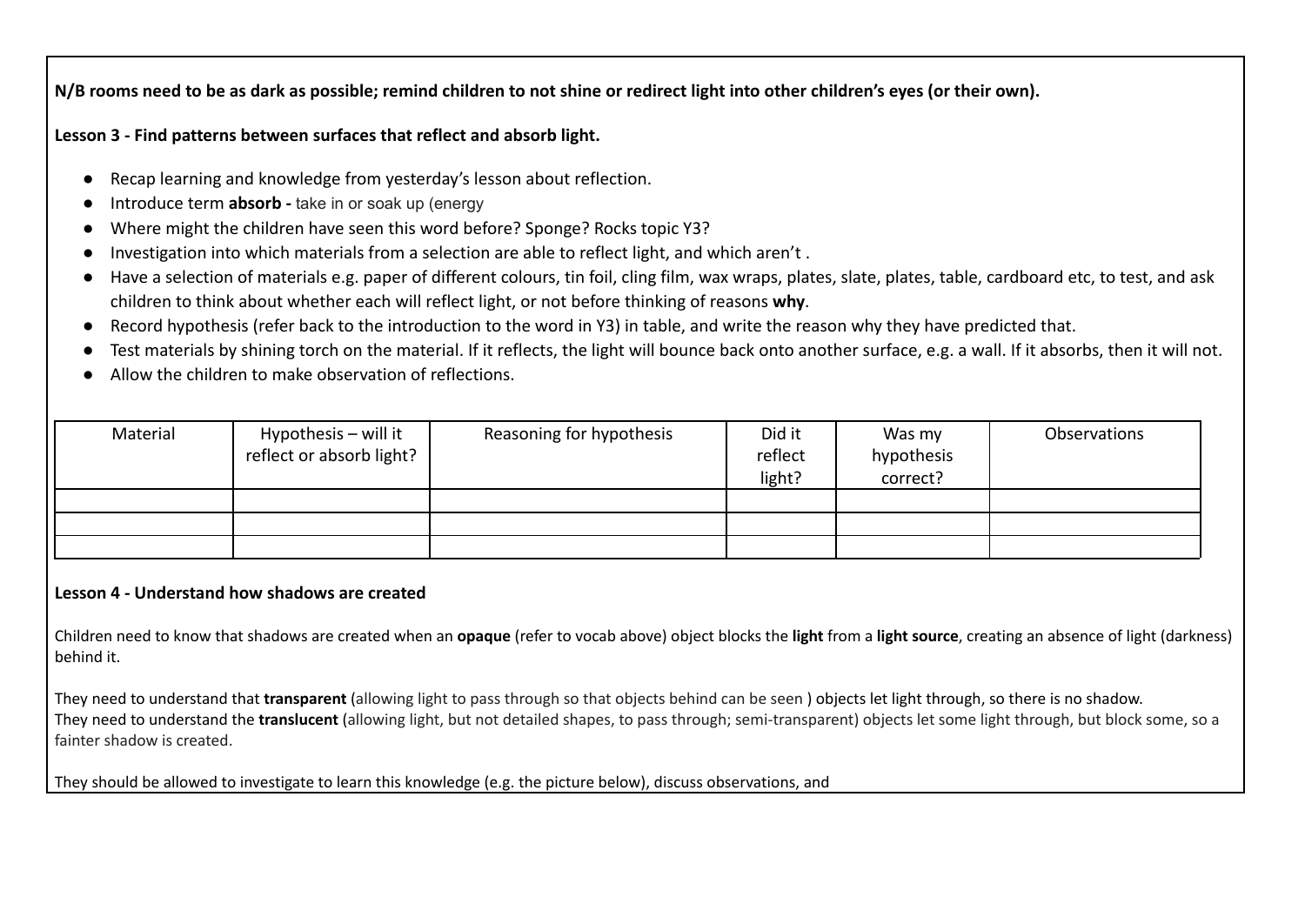

## **Lesson 5 - Find patterns between shadow length.**

Carry out an investigation into how shadows change when opaque objects are closer or further away from a light source.

Within the investigation children should see that when a light source is closer to an object, the shadow should be longer. They should also see that when the light source is further away from the opaque object, the shadow should be smaller.

## **Lesson 6 - Use secondary sources to research**

Investigate how cameras and photography has changed over time. Why did the old cameras have a cloth that the photographer have to stand underneath? What do the modern-day lenses in cameras do to the light?

Provide feedback to the rest of the class as to your findings.

Link to topic

## **Lesson 7 – Understand the dangers of sunlight**

- Discuss the key terms sun, source, light etc. that we have learned about in previous lessons.
- Discuss the sun as being the Earth's main **light source** (as well as a heat source